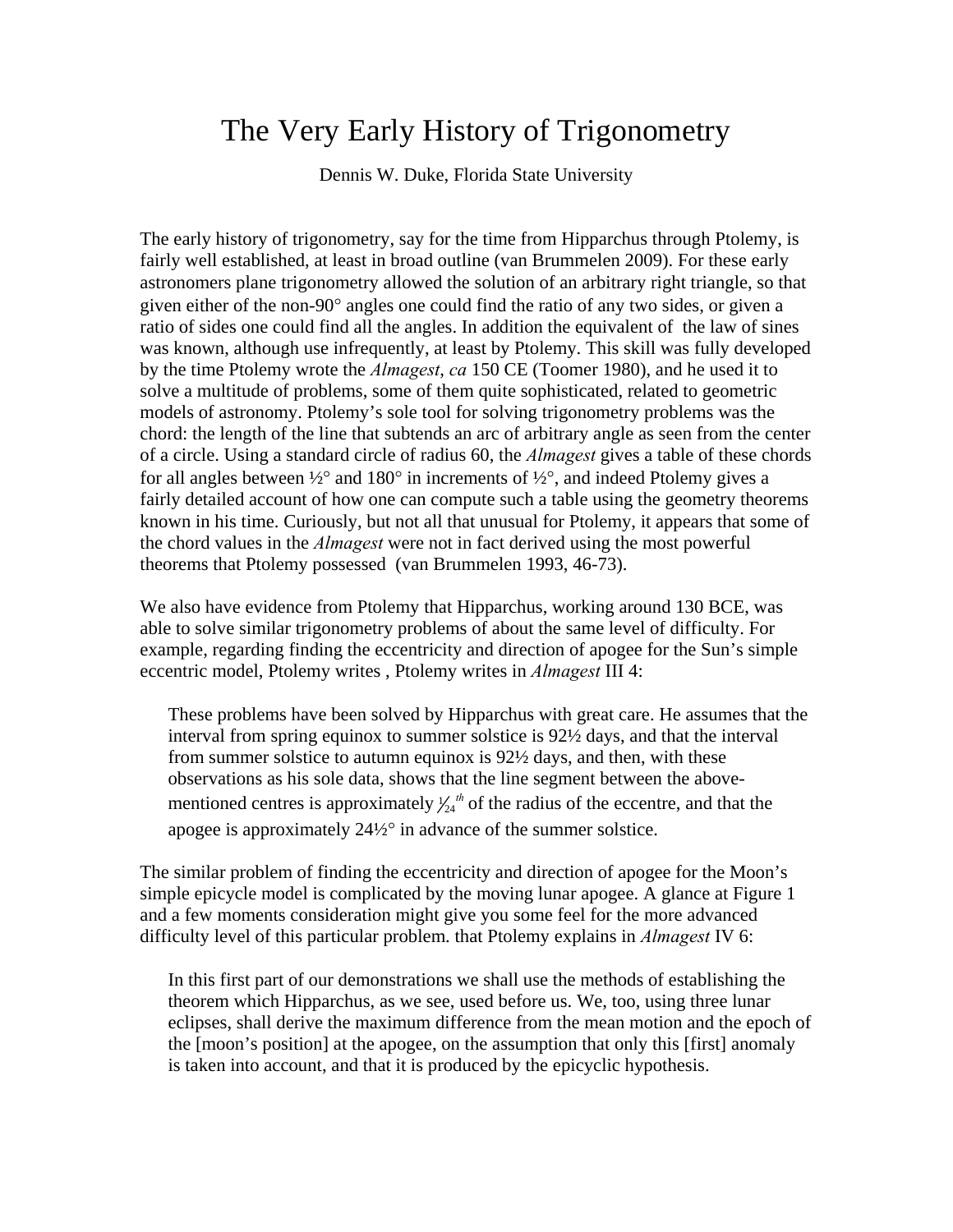

Figure 1. Consider a circle with center C and radius r. Let the distance  $OC = R$ . The angles  $M_1CM_2$ ,  $M_2CM_3$  and  $M_1OM_2$ ,  $M_2OM_3$  are given, and the problem is to find  $r/R$ . For a solution see *Almagest* IV 6 or Toomer 1973.

Finally, in *Almagest* IV 11 Ptolemy presents two trios of lunar eclipses that he says Hipparchus had used to determine the size of the first anomaly in lunar motion. Ptolemy gives just the results of Hipparchus' solutions, and from these we learn that while Hipparchus was certainly a capable user of trigonometry, he used a different set of numerical conventions than those used by Ptolemy. For example, while Ptolemy used a standard 360° degree circle with a radius of 60 parts, Hipparchus apparently specified the circumference of his circle as having  $21,600 (= 360 \times 60)$  parts, so that his diameter was about 6875 parts and his radius was about 3438 parts (Toomer 1973). We cannot, however, be sure whether Hipparchus used the same chord construct as Ptolemy, or perhaps just gave the ratio of side lengths corresponding to a set of angles. Nor can we be sure whether Hipparchus used a systematized table, or if he did, the angle increments of that table (Duke 2005).

One attempt to resolve these questions comes not from Greek or Roman sources, but from texts from ancient India that date from perhaps 400 – 600 CE. For many reasons, including the use of the circumference convention identical to that used by Hipparchus, and in spite of their appearance in India some six centuries after Hipparchus, it is has been proposed that these texts reflect a Greco-Roman tradition that is pre-Ptolemaic and largely otherwise unknown to us (Neugebauer 1956, Pingree 1976,1978, van der Waerden 1961). These proposals have so far eluded definitive confirmation (and neither have any effective refutations appeared), but if they are true for the parts involving trigonometry, then it would seem plausible that Hipparchus' working set of tools included tables with 23 (non-trivial) entries of side ratios in angular increments of 3¾°, corresponding to chords in increments of 7½°, for we find exactly such tables in many Indian texts, always embedded in astronomical material that is extremely similar to early Greek astronomy.

We might be able to understand Hipparchus' use of trigonometry somewhat better if we had a little more idea how it was developed. There is a Greek source that might well be helpful in this regard, namely Archimedes' *Measurement of a Circle* (Heath 1897). Archimedes' mathematical methods in this paper are well-known: he uses the bounds

$$
\frac{265}{153} < \sqrt{3} < \frac{1351}{780}
$$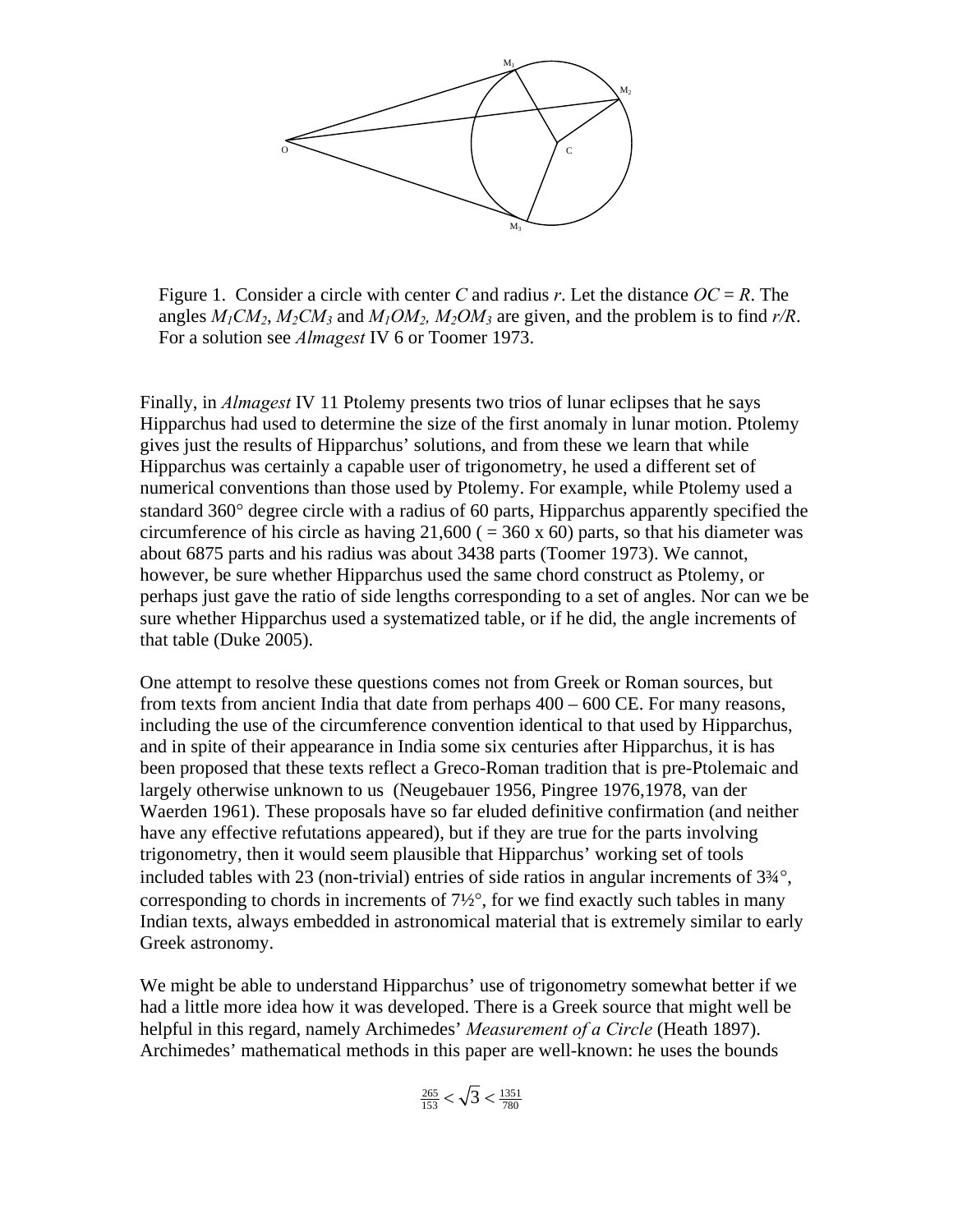on  $\sqrt{3}$  and then alternately circumscribes and inscribes a set of regular polygons around a circle, ultimately computing the ratio of the circumference of 96-sided polygons inside and outside the circle to the diameter of the circle, thus establishing bounds on  $\pi$  as

$$
3\frac{10}{71} < \pi < 3\frac{1}{7}
$$

What Archimedes actually computes in both cases (circumscribing and inscribing), however, are the ratios of the lengths of sides for a series of right triangles with smallest interior angle 30°, 15°, 7½°, 3¾°, (and partially  $1\frac{1}{8}$ °), and so except for normalization many of the entries for the tables used in India and perhaps also by Hipparchus are computed in Archimedes' text, and all the entries are easily found using Archimedes' method.

Thus, denoting the opposite side, the adjacent side, and the hypotenuse by *a*, *b,* and *c* Archimedes finds for the circumscribed sequence of right triangles ratios of the following values:

|                  | a   |          | C        |
|------------------|-----|----------|----------|
| $30^\circ$       | 153 | 265      | 306      |
| $15^{\circ}$     | 153 | 571      | 591 1/8  |
| $7\frac{1}{2}$ ° | 153 | 1162 1/8 | 1172 1/8 |
| $3/4^\circ$      | 153 | 2334 3/8 | 2339 3/8 |

The entries in the first row result from Archimedes' lower bound on  $\sqrt{3}$ , while the entries in row *i*+1 follow from those in row *i* using Archimedes' algorithm:

$$
a_{i+1} = a_i
$$
  
\n
$$
b_{i+1} = b_i + c_i
$$
  
\n
$$
c_{i+1} = \sqrt{a_{i+1}^2 + b_{i+1}^2}
$$

The ratios for the complementary angles  $60^\circ$ ,  $75^\circ$ ,  $82\frac{1}{2}^\circ$ , and  $86\frac{1}{4}^\circ$  are trivially obtained by interchanging columns *a* and *b*, and we now have the ratios for eight of the 23 nontrivial angles in the sequence. We may get an additional eight values by applying Archimedes' algorithm to the angles  $82\frac{1}{2}$ °, yielding the table entries for 41¼° and 48 $\frac{32}{4}$ °, to the angle 75°, yielding the entries for  $\frac{37}{2}$ °,  $\frac{52}{2}$ °,  $\frac{183}{4}$ °, and  $\frac{71}{4}$ °, and to the angle 52 $\frac{1}{2}$ °, yielding the entries for 26 $\frac{1}{4}$ ° and 63 $\frac{3}{4}$ °. Thus we get: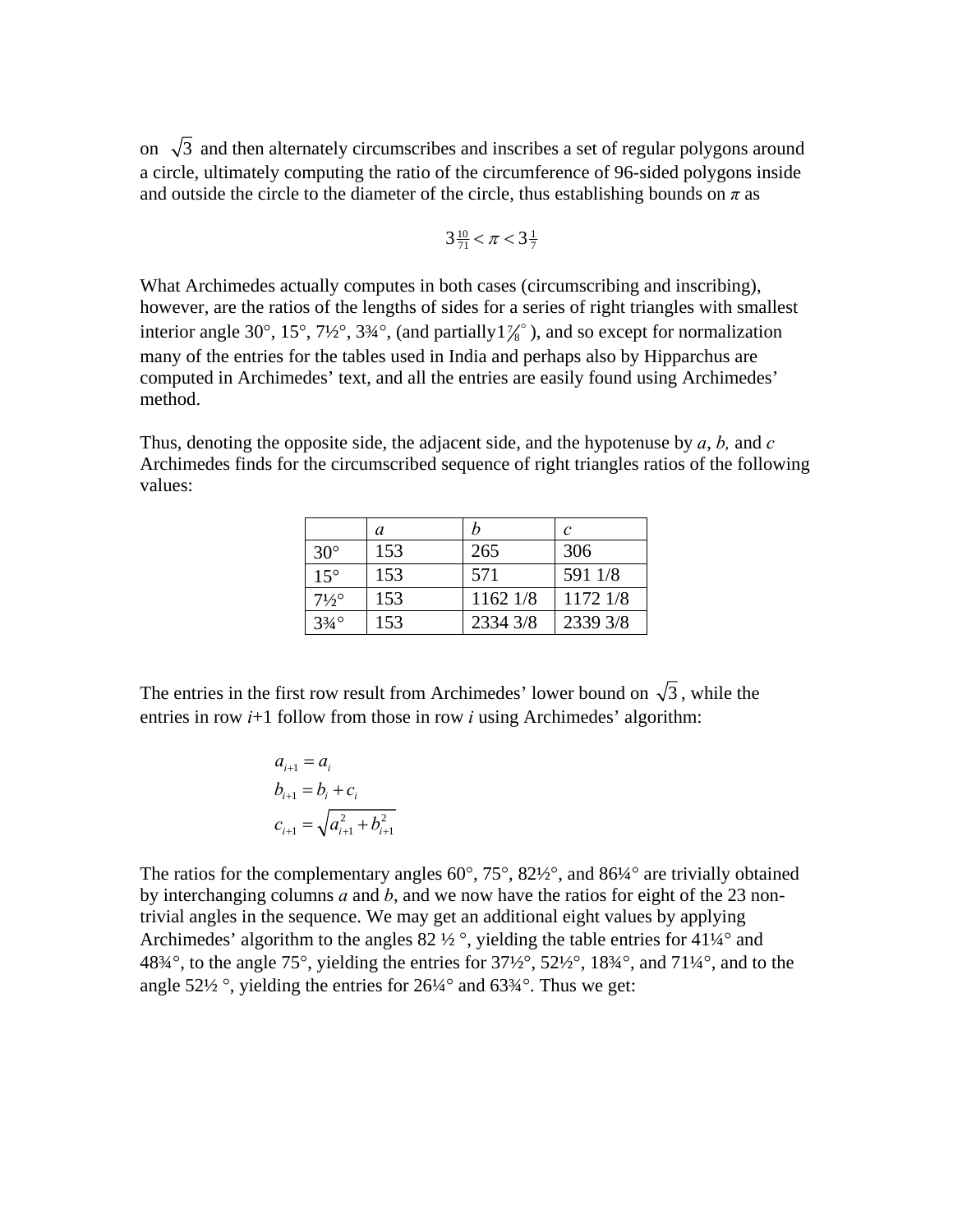|                              | a        | h        | C        |
|------------------------------|----------|----------|----------|
| $41\frac{1}{4}$ <sup>o</sup> | 1162 1/8 | 1324 7/8 | 1762 3/8 |
| $37\frac{1}{2}$ °            | 571      | 744      | 937 7/8  |
| $18\frac{3}{4}$ °            | 571      | 1682     | 1776 1/4 |
| $26\frac{1}{4}$ °            | 744      | 1508 7/8 | 1682 3/8 |

and the ratios for the complementary angles again come from interchanging *a* and *b*.

Thus 16 of the 23 table entries are immediately available directly from Archimedes' text. To get the remaining seven entries it is necessary to repeat Archimedes' analysis beginning from a 45° right triangle and bounds on  $\sqrt{2}$ . If Archimedes used the bounds

$$
\frac{1393}{985} < \sqrt{2} < \frac{577}{408}
$$

then one would find for the sequence of circumscribed triangles ratios of the following values:

|                   | a    | h        | $\mathcal C$ |
|-------------------|------|----------|--------------|
| $45^{\circ}$      | 985  | 985      | 1393         |
| $22\frac{1}{2}$   | 985  | 2378     | 2573 7/8     |
| $11\frac{1}{4}$ ° | 985  | 4951 7/8 | 5049         |
| $33\frac{3}{4}$ ° | 2378 | 3558 6/8 | 4280 1/8     |

and the ratios for the complimentary angles  $67\frac{1}{2}$ °,  $78\frac{3}{4}$ °,  $56\frac{1}{4}$ ° again follow from interchanging *a* and *b*.

The analysis of the inscribed triangles follows the same algorithm but instead begins with the upper bounds on  $\sqrt{3}$  and  $\sqrt{2}$ . The resulting bounds on the ratios are so close that for all practical purposes – let us remember, these are used for analysis of measured astronomical angles, and we use linear interpolation for untabulated angles – we can use either set, or their average, with no appreciable difference in results. Here is the entire set of entries: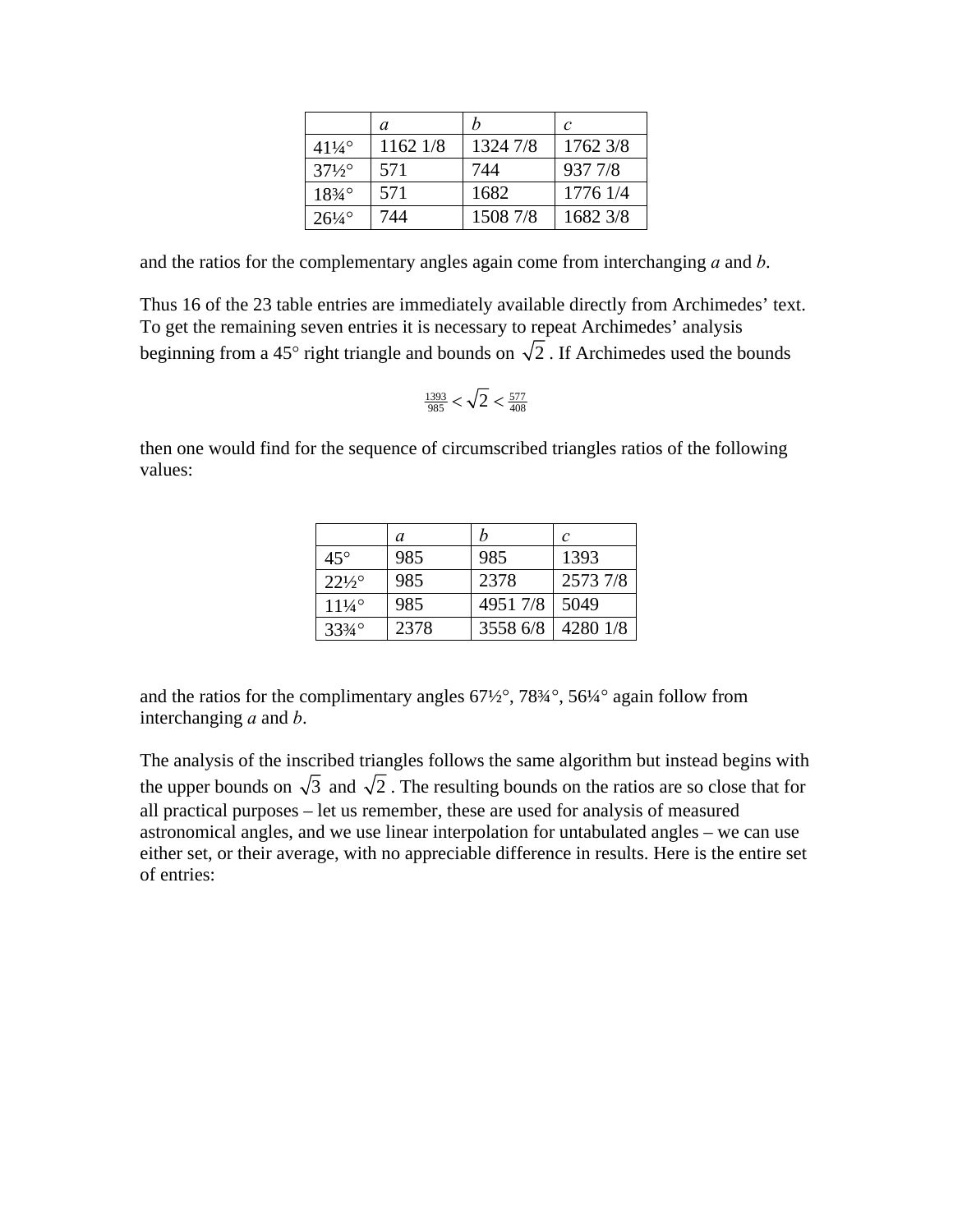|        | circumscribed    |              | inscribed        |              | circumscribed    | inscribed        |
|--------|------------------|--------------|------------------|--------------|------------------|------------------|
| Angle  | $\boldsymbol{a}$ | $\mathcal C$ | $\boldsymbol{a}$ | $\mathcal C$ | <b>Base 3438</b> | <b>Base 3438</b> |
| 36/8   | 153              | 2339 3/8     | 780              | 11926        | 225              | 225              |
| 74/8   | 153              | 1172 1/8     | 780              | 5975 7/8     | 449              | 449              |
| 11 2/8 | 985              | 5049         | 408              | 2091 3/8     | 671              | 671              |
| 15     | 153              | 591 1/8      | 780              | 3013 6/8     | 890              | 890              |
| 18 6/8 | 571              | 1776 2/8     | 2911             | 9056 1/8     | 1105             | 1105             |
| 22 4/8 | 985              | 2573 7/8     | 408              | 1066 1/8     | 1316             | 1316             |
| 26 2/8 | 744              | 1682 3/8     | 3793 6/8         | 8577 3/8     | 1520             | 1520             |
| 30     | 153              | 306          | 780              | 1560         | 1719             | 1719             |
| 33 6/8 | 2378             | 4280 1/8     | 985              | 1773         | 1910             | 1910             |
| 37 4/8 | 571              | 937 7/8      | 2911             | 4781 7/8     | 2093             | 2093             |
| 41 2/8 | 1162 1/8         | 1762 3/8     | 5924 6/8         | 8985 6/8     | 2267             | 2267             |
| 45     | 985              | 1393         | 408              | 577          | 2431             | 2431             |
| 48 6/8 | 1324 7/8         | 1762 3/8     | 6755 7/8         | 8985 6/8     | 2584             | 2584             |
| 52 4/8 | 744              | 937 7/8      | 3793 6/8         | 47817/8      | 2727             | 2727             |
| 56 2/8 | 3558 6/8         | 4280 1/8     | 1474 1/8         | 1773         | 2858             | 2858             |
| 60     | 265              | 306          | 1351             | 1560         | 2977             | 2977             |
| 63 6/8 | 1508 7/8         | 1682 3/8     | 7692 7/8         | 8577 3/8     | 3083             | 3083             |
| 67 4/8 | 2378             | 2573 7/8     | 985              | 1066 1/8     | 3176             | 3176             |
| 71 2/8 | 1682             | 1776 1/8     | 8575 4/8         | 9056 1/8     | 3255             | 3255             |
| 75     | 571              | 591 1/8      | 2911             | 3013 6/8     | 3320             | 3320             |
| 78 6/8 | 4951 7/8         | 5049         | 2051 1/8         | 2091 3/8     | 3371             | 3371             |
| 82 4/8 | 1162 1/8         | 1172 1/8     | 5924 6/8         | 5975 7/8     | 3408             | 3408             |
| 86 2/8 | 2334 3/8         | 2339 3/8     | 11900 4/8        | 11926        | 3430             | 3430             |

In the table above, for each angle in col. 1 cols. 2–3 and cols. 4–5 give the lengths of the opposite side and the hypotenuse for the circumscribed and inscribed triangles, respectively, in Archimedes' method. Cols. 6 and 7 give the rounded length of the opposite side assuming the hypotenuse has length 3438 parts, corresponding to a circumference of 21,600 parts. Note that for all 23 angles the ratios for each angle are identical to the level of approximation used.

Therefore, we see that using Archimedes' method, and in many cases the very numbers that appear in his text, anyone could have assembled the table in increments of 3¾° that was used in India and might have been used by Hipparchus. The two steps needed to go beyond Archimedes are (a) a normalization convention, and (b) an interpolation scheme, and there seems no reason to doubt that any competent mathematician of the time would have the slightest trouble dealing with either issue. We are certainly in no position to say that Archimedes himself constructed the table, or who in the century between Archimedes and Hipparchus did it, but it is clear that by the time of Archimedes' paper all the needed tools and results were in place, except possibly for the motivation to actually organize the table.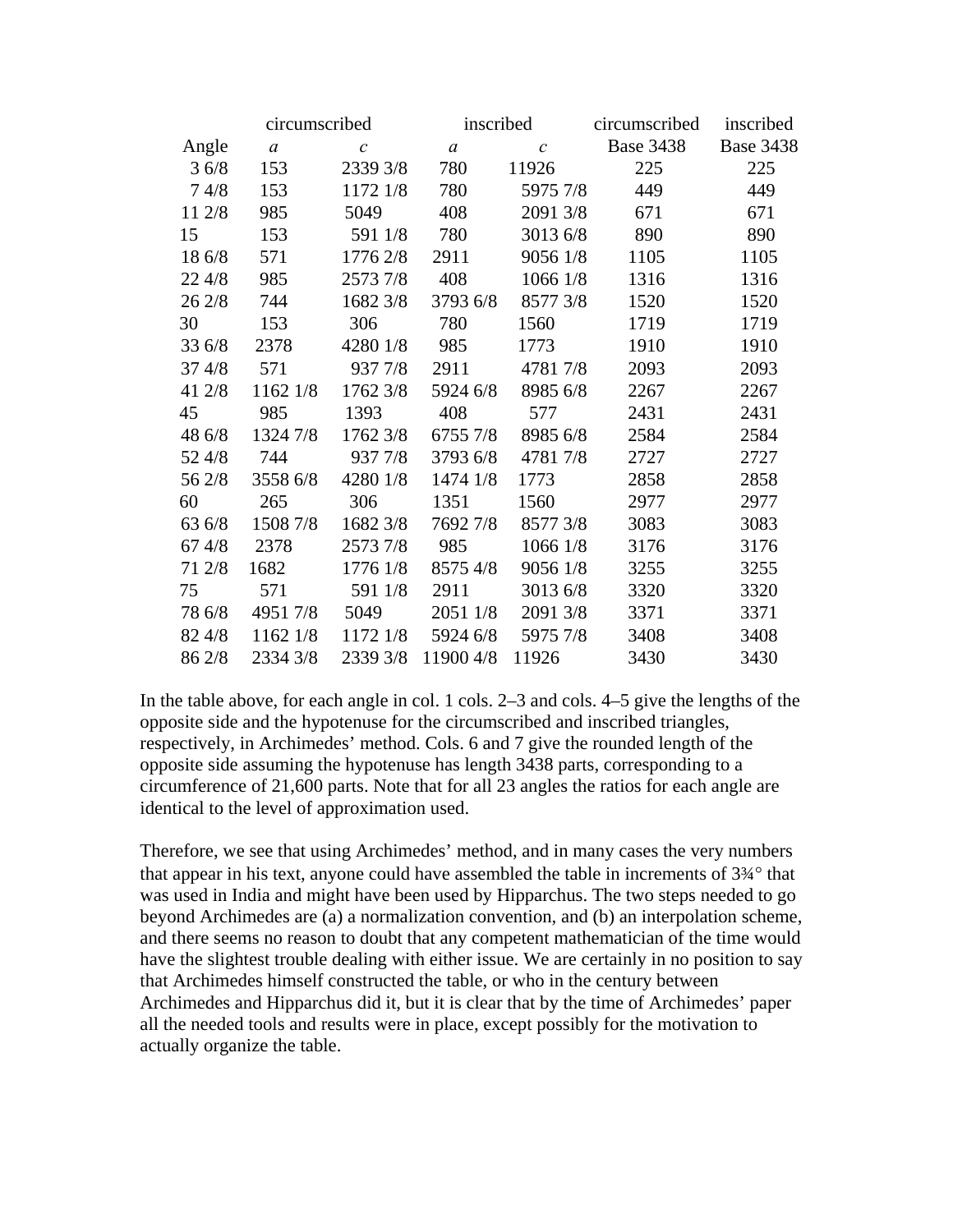We can, in fact, go even farther back into the very early history of trigonometry by considering Aristarchus' *On Sizes and Distances* (Heath 1913), and we shall see that a plausible case can be made that his paper could easily have been the inspiration for Archimedes' paper. The problem Aristarchus posed was to find the ratio of the distance of the Earth to the Moon to the distance of the Earth to the Sun. He solved this problem by assuming that when that the Moon is at quadrature, meaning it appears halfilluminated from Earth and so the angle Sun-Moon-Earth is 90°, the Sun-Moon elongation is 87°, and so the Earth-Moon elongation as seen from the Sun would be 3°. Thus his problem is solved if he can estimate the ratio of opposite side to hypotenuse for a right triangle with an angle of 3°, or simply what we call sin 3°. In addition, for other problems in the same paper Aristarchus also needed to estimate sin 1° and cos 1°.

Aristarchus proceeded to solve this problem is a way that is very similar to, but not as systematic as, the method used by Archimedes. By considering circumscribed (Fig. 2) and inscribed triangles (Fig 3) and assuming a bound on  $\sqrt{2}$  Aristarchus effectively establishes bounds on sin 3° as

$$
\frac{1}{20} < \sin 3^\circ < \frac{1}{18}
$$

and, although he does not mention it, this also establishes bounds on  $\pi$  as

$$
3 < \pi < 3\frac{1}{3}
$$



Figure 2. BE is a diameter of the circle, angle EBF is 45°, angle EBG is 22½°, and angle EBH is  $3^{\circ}$  (not to scale). Since EBG/EBH = 15/2 then GE/EH > 15/2. Since FG/GE  $=$   $\sqrt{2}$  > 7/5 then FE/EG > 12/5 = 36/15 and so FE/EH > (36/15)(15/2) = 18/1.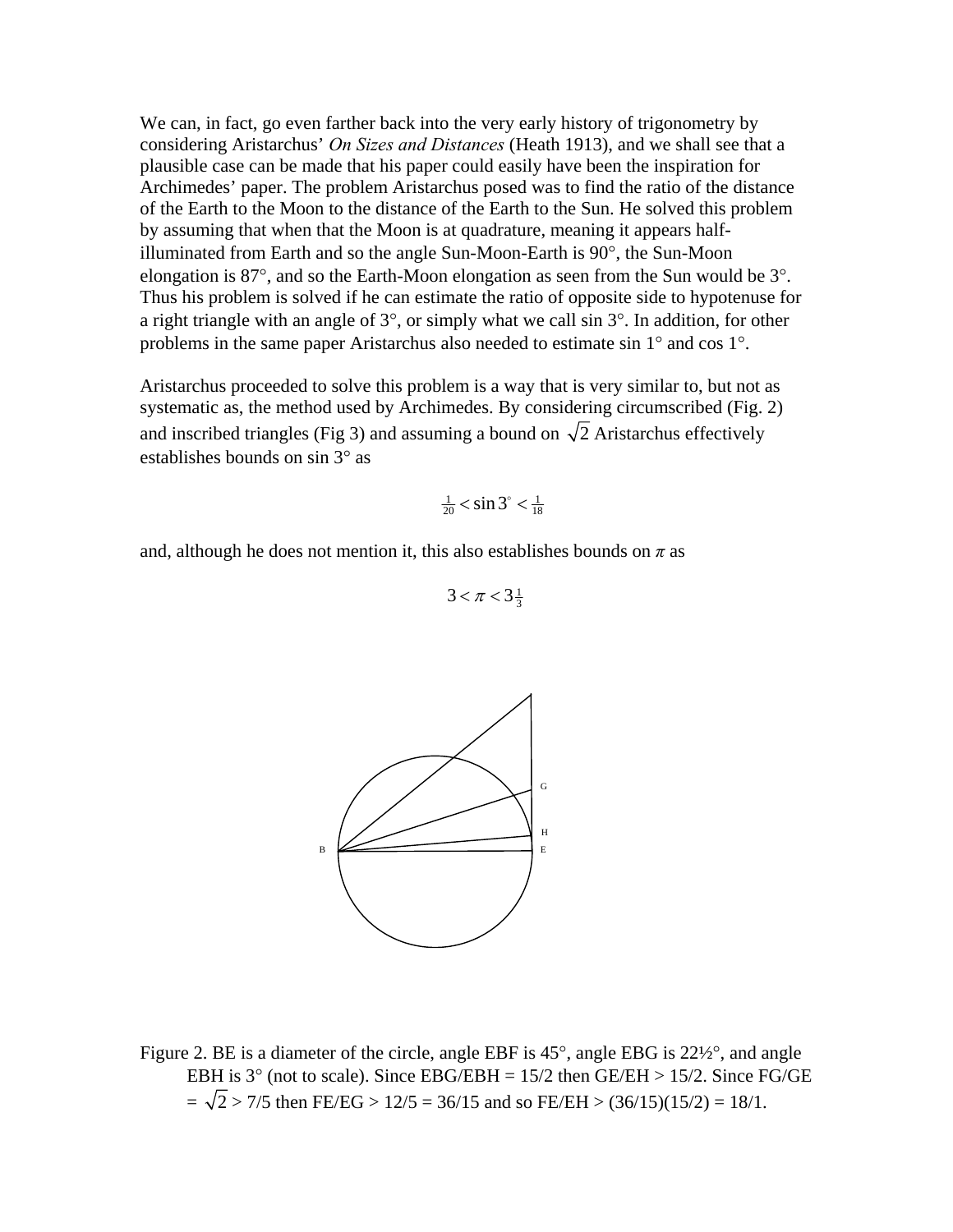

Figure 3. BD is a diameter of the circle, angle  $BDL = 30^{\circ}$ , and angle  $BDK = 3^{\circ}$  (not to scale). Since arc  $BL = 60^{\circ}$  and arc  $BK = 6^{\circ}$  then  $BL/BK < 10/1$ . Since  $BD = 2 BL$  then  $BD/BK < 20/1$ .

Later, in Propositions 11 and 12 Aristarchus proves using similar methods that

and

and  

$$
\frac{1}{60} < \sin 1^\circ < \frac{1}{45}
$$

$$
\frac{89}{90} < \cos 1^\circ < 1
$$

always understanding, of course, that what we write as sine and cosine was to Aristarchus a ratio of sides in a right triangle. None of these bounds are particularly tight, and it is difficult to know if this was the best Aristarchus could do, or whether it was simply adequate for his purposes, which is apparently the case in any event.

The similarities between Aristarchus' and Archimedes' methods are clear: both assume bounds on a small irrational number, and hence effectively on the value of sin  $\alpha$  for some relatively large angle, 60° or 45°, and through a sequence of circumscribed and inscribed triangles on a circle establish bounds on a target small angle,  $3^{\circ}$  for Aristarchus and  $1\frac{1}{8}^{\circ}$ for Archimedes. Archimedes clearly realizes that this established bounds on *π*; Aristarchus may or may not have realized it, or might have not considered his bounds interesting enough to mention. Both Aristarchus and Archimedes are focused firmly on the relations between angles and ratios of sides in right triangles, neither ever using anything related to the chord construct used by Ptolemy. We know that Archimedes and Aristarchus exchanged correspondence, and we know that Archimedes was well aware of Aristarchus' work on the Earth–Moon–Sun distance problem. Indeed, Archimedes tells us that his own father also worked on the problem. In any case the parallels in the two calculations are quite striking, and it is not hard to imagine that Aristarchus' calculation could have been the inspiration behind Archimedes' calculation.